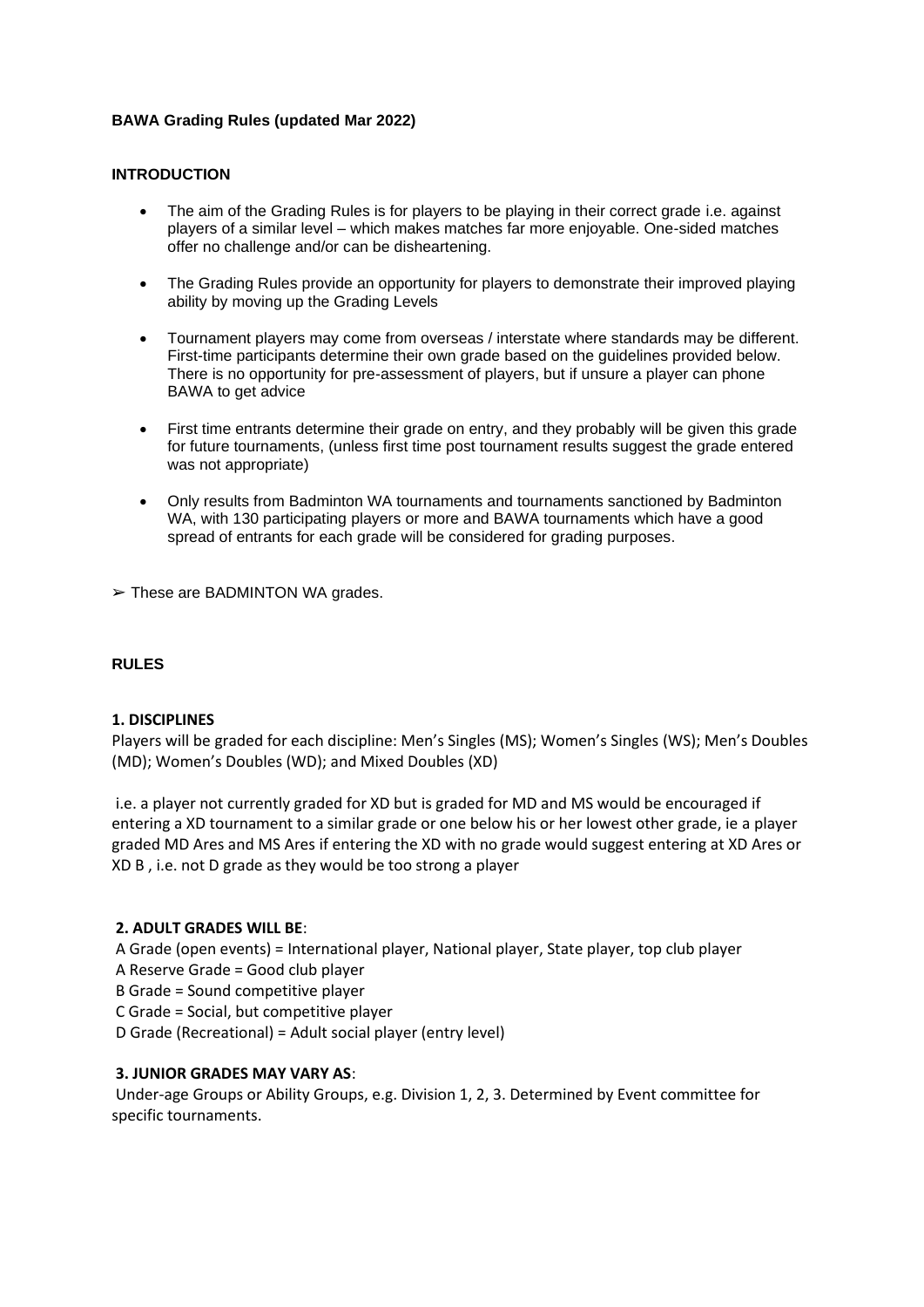### **4. FIRST TIME ENTRANT**

The FIRST time a player enters a Badminton WA event he/she determines his/her own grade and a BAWA number to be used for future tournaments. Following the tournament, first time participants may request a downgrade according to the process described in Rule 12 below. However, first time entrants if they had a reasonable tournament will be given the grade they entered with for future tournaments

### **5. GRADING PROCESS**

At the conclusion of every event, the Grading Committee considers results. Winners in each grade and each discipline will be assessed for Upgrading. Any change to a grade is advised in email to the player(s).

### **7. UPGRADING**

Players who have WON a Grade event (in their Grade) are considered for an upgrade. a) If their results are outstanding, e.g. they won all their matches easily they may be upgraded to the next grade immediately. This may particularly apply to first time entrants

b) A player shall be upgraded after he/she has won on two occasions in a 24-month period.

c) If a player wins the event in a higher Grade than he/she is graded, e.g. a B grade player wins an A Res event then he/she is immediately upgraded.

d) If a player finishes in second position two grades above his / her grade, e.g. a C grade player achieves runner-up in an A Res event then he/she is immediately upgraded to the next grade above their current grade.

e) If a player finishes in second position on two occasions in a 24-month period in a higher Grade than he/she is graded, e.g. a B grade player is runner-up twice in an A Res event then he/she is upgraded.

f) If a player in D grade gets through the group stage in D grade in that event, they are upgraded to C grade in that event. The events committee met late last year 2021 to generate this rule, as the D grade was having a few very one-sided matches and the idea for D grade is beginners standard

#### **8.UPGRADE ADVICE**

**Players should check the grading sheet on the BAWA website before entering a tournament**

### **9 PLAYING ACROSS GRADES**

Players can play across grades, but only one grade across ie OPEN and ARES is ok but OPEN and B is not ok and players cannot enter BELOW their grade in any event

#### **10 GRADING FOR DOUBLES**

No player may play BELOW their 'official' grade so in doubles the pair must play in the grade of the highest graded player. E.g. Player Red is C Grade and his partner is B grade, - the pair must play B grade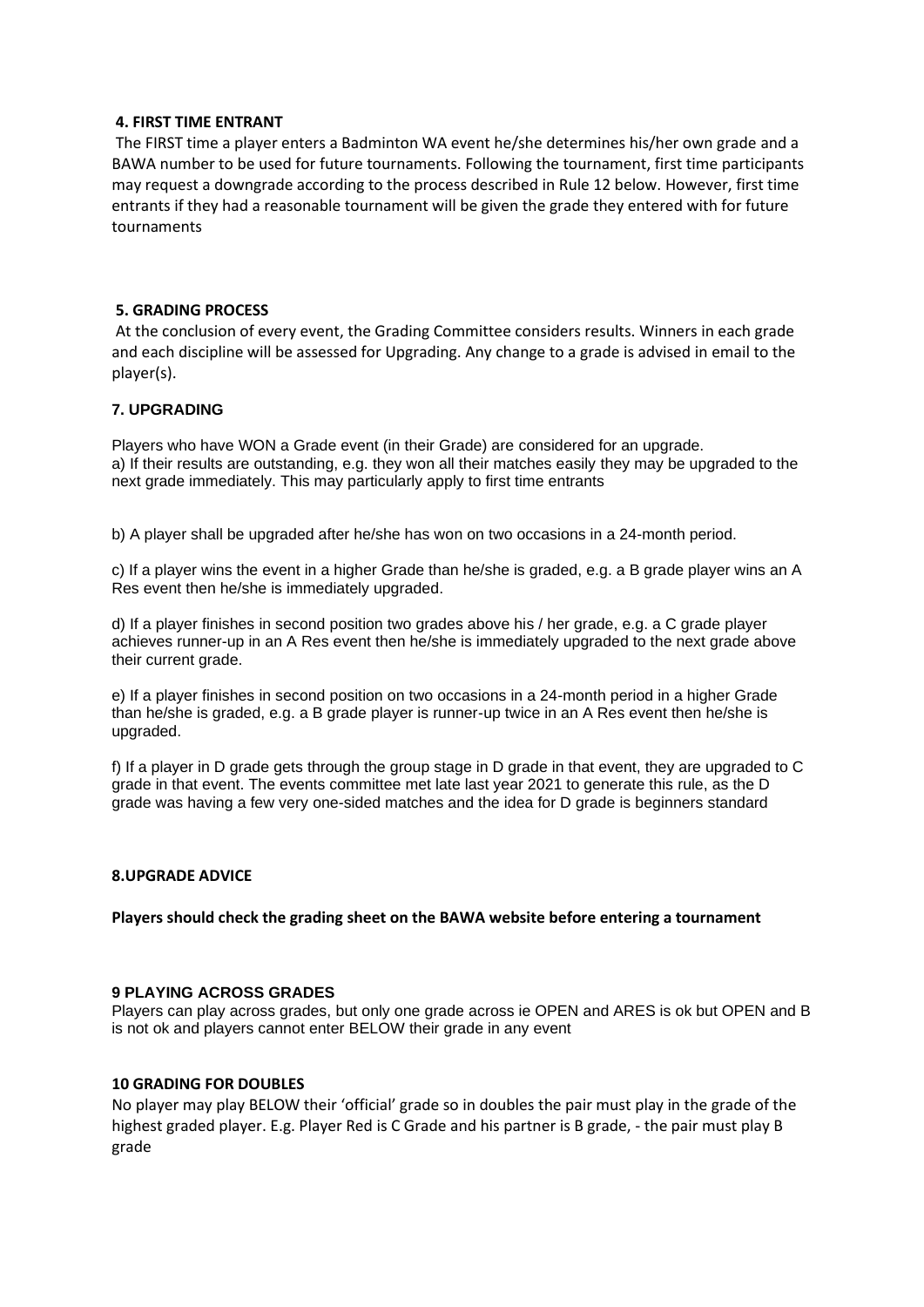# **11. AUTOMATIC GRADING**

State Team Players will be automatically placed in these Grades for all disciplines on selection in the relevant team if not already of a higher grade:

- Players in the Under 15 State Team shall be graded C Grade
- Players in the Under 17 State Team shall be graded B Grade
- Players in the Under 19 State Team shall be graded A Res Grade
- Players in the Senior State Team shall be graded A Grade or OPEN

# **12. DOWNGRADING**

• A Player may request a downgrade

• This must be in writing and sent to the Grading Committee of Badminton WA (grading@badmintonwa.org.au or PO Box 39, Kingsway WA 6065).

• Requests must be done prior to the closing date of any event and no consideration will be given to any requests once the entries have closed.

- Reasons for downgrade requests may include:
- o No longer in a State team
- o Reduced playing ability due to age or injury, or have not played much for past few years
- o Consistently poor results

• Downgrading decisions are at the discretion of the Grading Committee.

• The Grading Committee will inform the applicant of the result of the request within 10 working days of it being received.

# **13. GRADING DATA EXPIRY**

The grading database does not expire but if a player is coming back from a long break – it is recommended to check their grade and if required request a down grade

# **14. PARA-BADMINTON**

Para-badminton players are classified according to BWF classification rules and are not subject to grading. Para-badminton players who choose to participate in mainstream events shall enter in such events in accordance with the Grading Rules.

# **15 APPEALS**

Only appeals contesting decisions based on incorrect process may be considered. The appeals must be in writing and sent to the Grading Committee of Badminton WA (grading@badmintonwa.org.au or PO Box 39, Kingsway WA 6065).